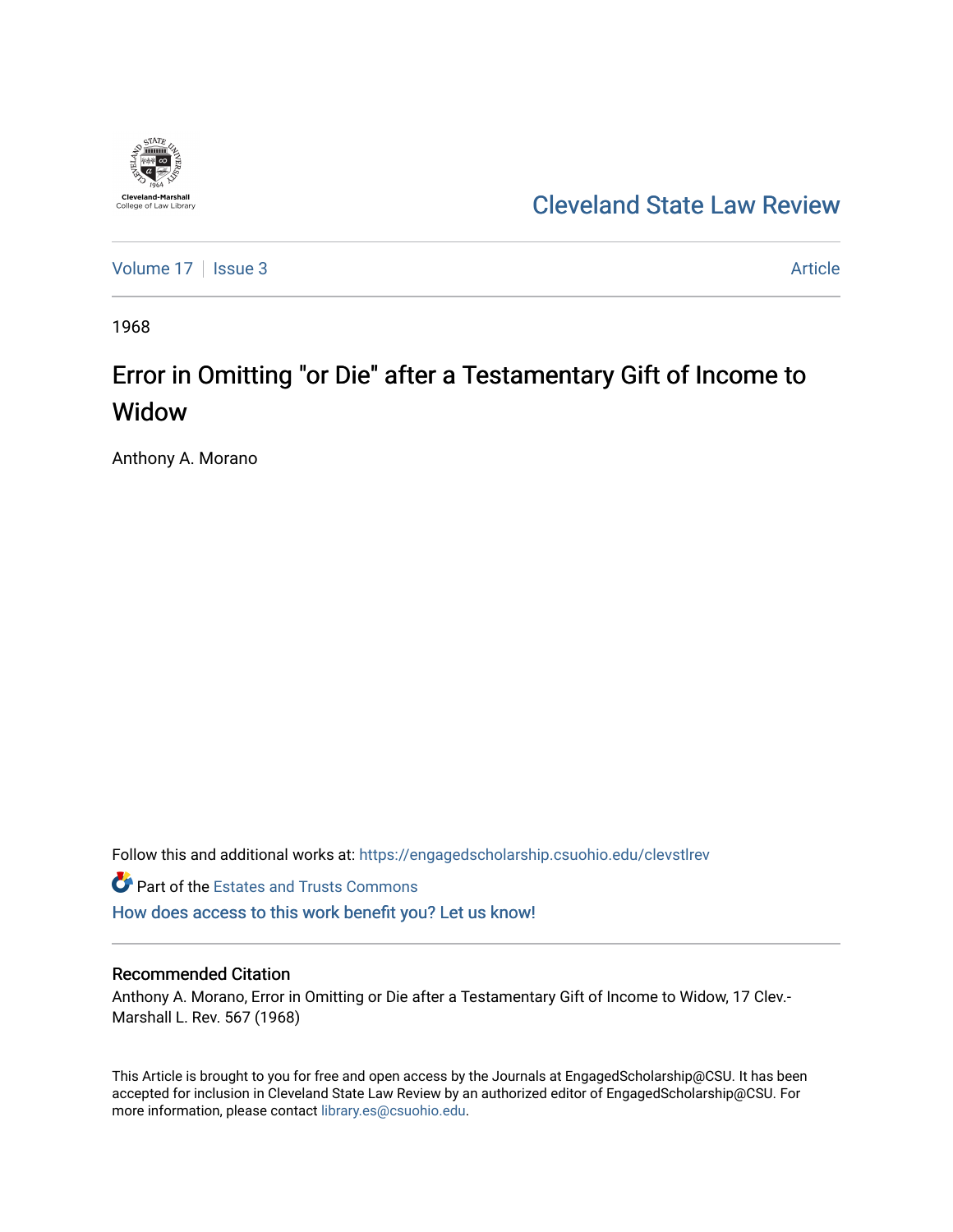# *Error in Omitting 'or Die" After a Testamentary Gift of Income to Widow*

# *Anthony* **A. Morano\***

**W** E LAWYERS STRIVE for professional perfection in an atmosphere of harassment. We are harried and hurried; yet, for all our meticulous attention to detail and reverent rechecking, most of us have experienced that overwhelming feeling of knee-buckling shame which accompanies the blushing realization that we have made an astoundingly trivial but costly mistake. While agonizing memory goads us to redoubled caution in drafting all legal documents, we are especially haunted by the fear of oversight in the preparation of wills.

We must dread not only error but also the consequent time consuming and extensive research required to determine the ramifications and effects of that error. The purpose of this essay is to consider the problems posed by a hypothetical omission of the words "or dies" from a typical testamentary gift of income to a surviving spouse during widowhood. While it is sincerely hoped that no one will have need of it, the writer wishes to record the products of his research and analysis just in case it may assist some blushing brother's future search for the consequences of that most painful of errors—the rare, unique mistake that no one before has made.

While any variation of circumstances will vary analysis, our hypothetical case is intended to provide a specific context for the general kinds of ramifications and considerations occasioned by such an error. In zeroing in on the issues raised by our particular case and by marshalling relevant authorities, we hope to furnish not only a general guide to assist in future cases, but also to increase the reader's appreciation of the intricacy which even the simplest error can generate.

Suppose the following situation were to arise in Ohio. Testator dies domiciled here survived by a wife and collateral relations. After devising the homestead to wife, the will directs the executrix-wife and a named co-executor to pay the income from the real and personal property to wife "as long as she remains unmarried." "Should she remarry," the executors are directed to sell the income-producing property and to distribute the proceeds equally among testator's collateral relations. The will contains no express, absolute and general residuary clause as such. Nor does it expressly provide for ultimate disposition of the incomeproducing property in the event of wife's death without having remarried. The only *clearly expressed* condition of the remainder to collaterals is wife's remarriage.

<sup>\*</sup>Assistant Professor of Law, University of Toledo.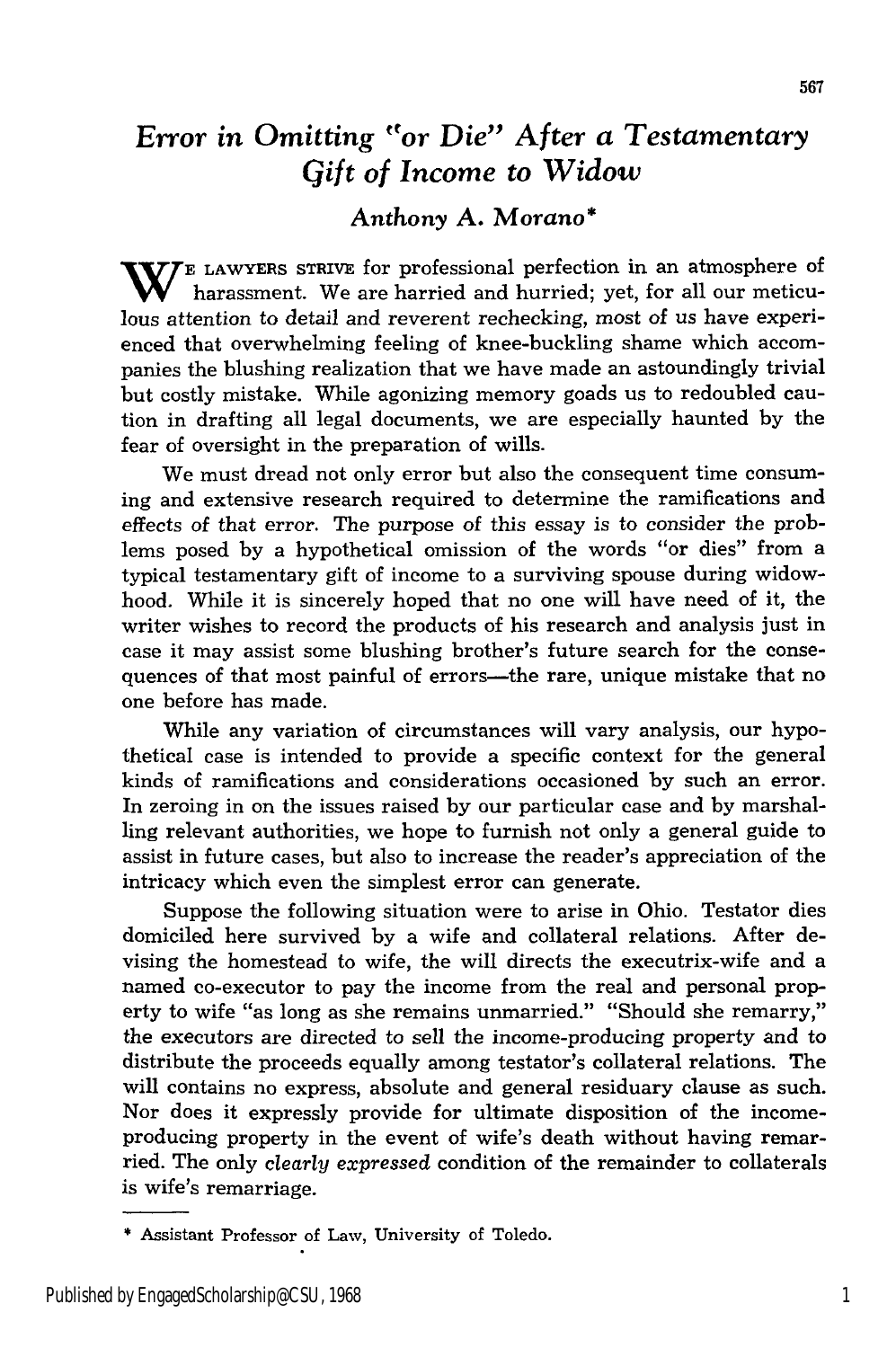The executors are granted sole discretionary power of sale over said property without court approval.

#### **Problems Presented**

The ultimate problem is to advise wife correctly concerning the effects of election to take under or against the will. That advice depends upon answers to the following issues:

- 1. Is the remarriage provision valid?
- 2. If wife dies without having remarried, who is entitled to the remainder?
- 3. What is the effect of the power of sale granted to co-executors?
- 4. If wife elects to take against the will, what would be the effect upon her interest in property passing to her under the will, especially the homestead?

#### Problem **1.** Is the Remarriage Provision Valid?

The rule is elementary that conditions in general restraint of marriage violate public policy and are void. The reason is obvious. Society forbids monetary inducements unreasonably disruptive of the marital institution. A gift on condition that the donee never marry anyone is clearly unreasonable and void, so that the donee takes the gift free of the condition.

The remarriage provision in the present case is unlimited as to persons and duration, but is it a condition or a limitation? A well recognized distinction with regard to limitations is admitted (with some apparent distaste) by at least one Ohio authority. It is said in 56 *Ohio Jur.* 2d Wills,'

Although the policy of the law is as much violated by saying that a donee shall enjoy the gift only until marriage as it is by saying that the gift shall become forfeited upon the marriage of the donee, and the rule as to restraints upon marriage would seem logically to be just as much violated in the one case as in the other, and although the doctrine that the rule against restraints does not apply where an estate is limited until marriage has been criticized upon the ground that whether the restraint is by limitation or condition is, in the vast majority of cases, the effect of accident, depending on the turn of expression used, it is nevertheless so firmly established that even the courts which have criticized it have not thought proper to decline to follow it. The distinction is therefore universally recognized that while a condition in absolute restraint of marriage is invalid, a limitation until marriage is good; or, as it is sometimes put, marriage may be the ground of a limitation ceasing or commencing.

**I** Section **729** at 243-44.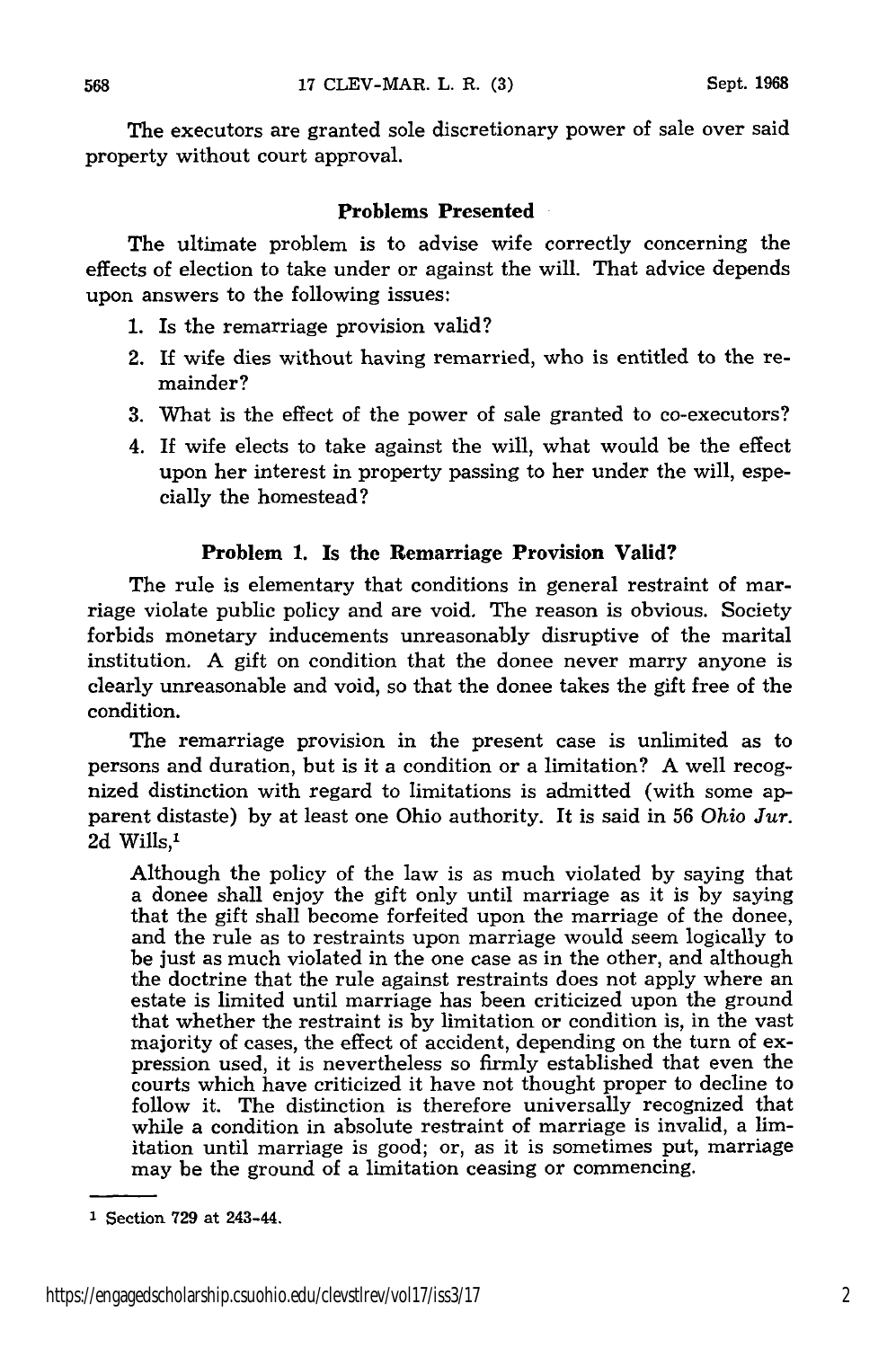An old Ohio decision has given effect to a provision which generally restrained remarriage of a widow. The case is *Luigart v. Ripley.2* There the testator's will created a life estate for his wife with remainder to his children upon her death or remarriage. She elected to take under the will, remarried, and claimed dower.

The court's opinion was concerned mainly with whether she might have dower in addition to the life estate. It held that she was not entitled to dower because the will failed to provide specifically that the life estate was given in addition to dower. By her election to take under the will, she impliedly relinquished her dower interest.

The court further decided, without discussion, that wife lost her life estate upon her remarriage. Language such as "so long as" or "until" is generally held to be language of limitation rather than condition. In any event, there is ample authority in accord with *Luigart* to the effect that a general restraint on remarriage of a widow is valid.3

Although authority to the contrary may be found, $4$  recent Ohio cases recognize the validity of such provisions, at least implicitly, and the conclusion is inescapable that they are valid in this state.5

Restraint on a second marriage is not so repugnant to the law's policy when weighed against the judicial desire to effectuate a decedent's intention to save his property for his family and to protect it against enjoyment by a stranger—the widow's second spouse. But we must return to this problem later.

#### Problem 2. **If Wife Dies Without Having** Remarried, **Who Is Entitled** to the Remainder?

Although research has disclosed no Ohio decision involving this precise problem, the Supreme Court of Tennessee, in *Putnam v. Robertson,"* has held that where a devise was made to a widow for life, or widow-

The majority of the cases sustain the validity of a condition in restraint of the second marriage of a widow, whether the widow is the surviving spouse of the testator or some other decedent.

And the Restatement Trusts 2d (1959), Section 62 provides in part:

g. Restraining Marriage. A provision in the terms of the trust may be held invalid on the ground that its enforcement would tend to restrain the marriage of the beneficiary. Thus, a provision in the terms of the trust divesting the interest of a beneficiary if he or she should ever marry anyone may be invalid Such a provision with respect to the remarriage of a widow, howe *valid* ... (Emphasis added.)

**<sup>5</sup>**See Kuhn v. Kuhn, 111 Ohio App. 304, 168 N.E. 2d 582 (1960) and Bowman v. Bowman, 3 Ohio Misc. 161, 210 N.E. 2d 920 (1965) and authorities cited therein. **<sup>6</sup>**140 Tenn. 456, 205 S.W. 309 (1918).

<sup>2</sup> 18 Ohio St. 24 (1869).

**<sup>3</sup>**See Am. Jur., Marriage, Section 263 and citations at 364, n. 11. A host of cases which implicitly sustain such provisions are collected in annotated form in 22 A.L.R. 437, 454, supplemented in 68 A.L.R. 507 and 171 A.L.R. 649, all of which support the statement in 56 Ohio Jur. 2d, Wills, Section 730 at 244:

<sup>4</sup> See, e.g., Crawford v. Thompson, 91 Ind. 266, 46 Am. Rep. 598 (1883).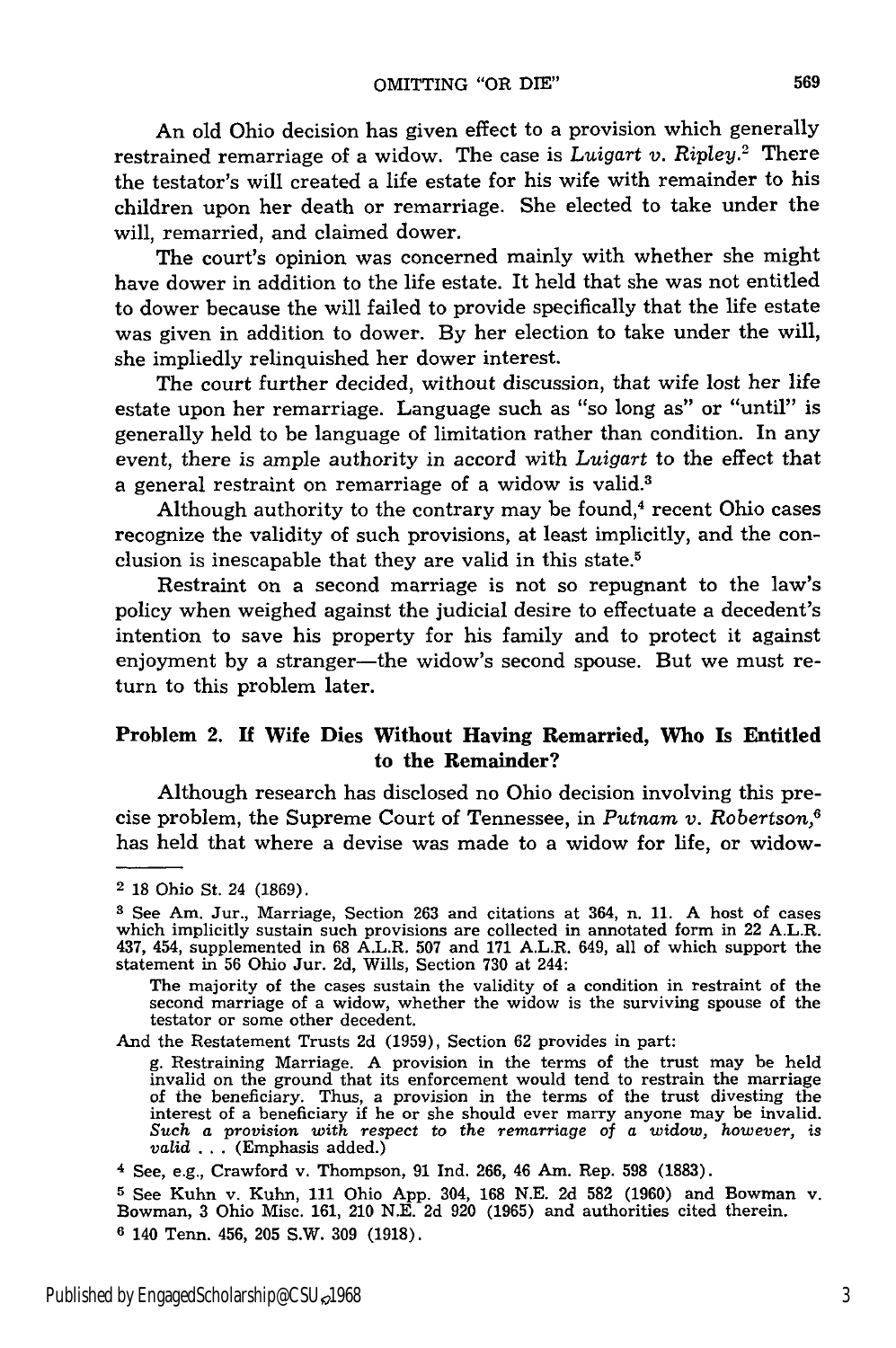hood, with remainder to testator's daughter, should the widow remarry, the daughter took the remainder on the widow's death without having remarried, even though the words "or death" were omitted from the conditions expressed in the will.

The reasoning is this: the will expressly limits the widow's gift to a life estate, so her death, even if unmarried, will terminate that estate without an express provision to that effect, because it is implicit in the nature of the estate granted. The event of her remarriage merely provides another contingency upon which her estate may terminate before her death. The provision for remaindermen in that earlier event is not to be read as separate and apart from the basic life estate provision. Rather, it is to be read as part and parcel of the basic life estate provision. It is to be viewed as enlarging the rights of the remaindermen by imposing a contingency upon which they may sooner enjoy their estate.

This analysis is further aided by the presumption against intestacy -that is, the presumption that a testator intends to dispose of all his interest in property mentioned in his will, rather than have a partial intestacy as to it.

The *Putnam* court contends that it merely follows a settled rule of English law on this point and cites many English authorities. The court further claims that earlier American authorities and writers are in accord with the English rule, but, apparently, *Putnam* stands alone in America in deciding this precise point.7

Now the question is whether Ohio courts could and should follow Putnam in light of established principles.<sup>8</sup> At the outset, it is noted that Ohio clearly recognizes the presumptive rule that a testator intends to dispose of every interest in property mentioned in his will. Ohio Revised Code Section 2107.51 so provides as to a devise of real estate "unless it clearly appears by the will that the testator intended to convey a less estate." As to personalty, a judicial presumption against intestacy is equally available.<sup>9</sup>

Can it be said that the will here clearly expresses an intention of the testator to convey less than a complete remainder after wife's life interest?

**<sup>7</sup>**Shepard's citations indicate only one other citation of *Putnam,* and that by the same Tennessee court on another point. No case other than *Putnam* is cited in support of the following statement in 96 C.J.S. Wills (1957), Section 726 at p. 115

Where an estate is given for life and with a gift over on the marriage of the life tenant, the gift over *may* be effective on the death as well as the marriage of the first taker. (Emphasis added.)

The 1967 pocket supplement indicates no change.

**<sup>8</sup>** Any action to construe a will must be brought in compliance with Ohio R. C. 2107.46 and related requirements indicated in 56 Ohio Jur. 2d Wills, Section 701.

**<sup>9</sup>** See 56 Ohio Jur. 2d Wills, Section 575.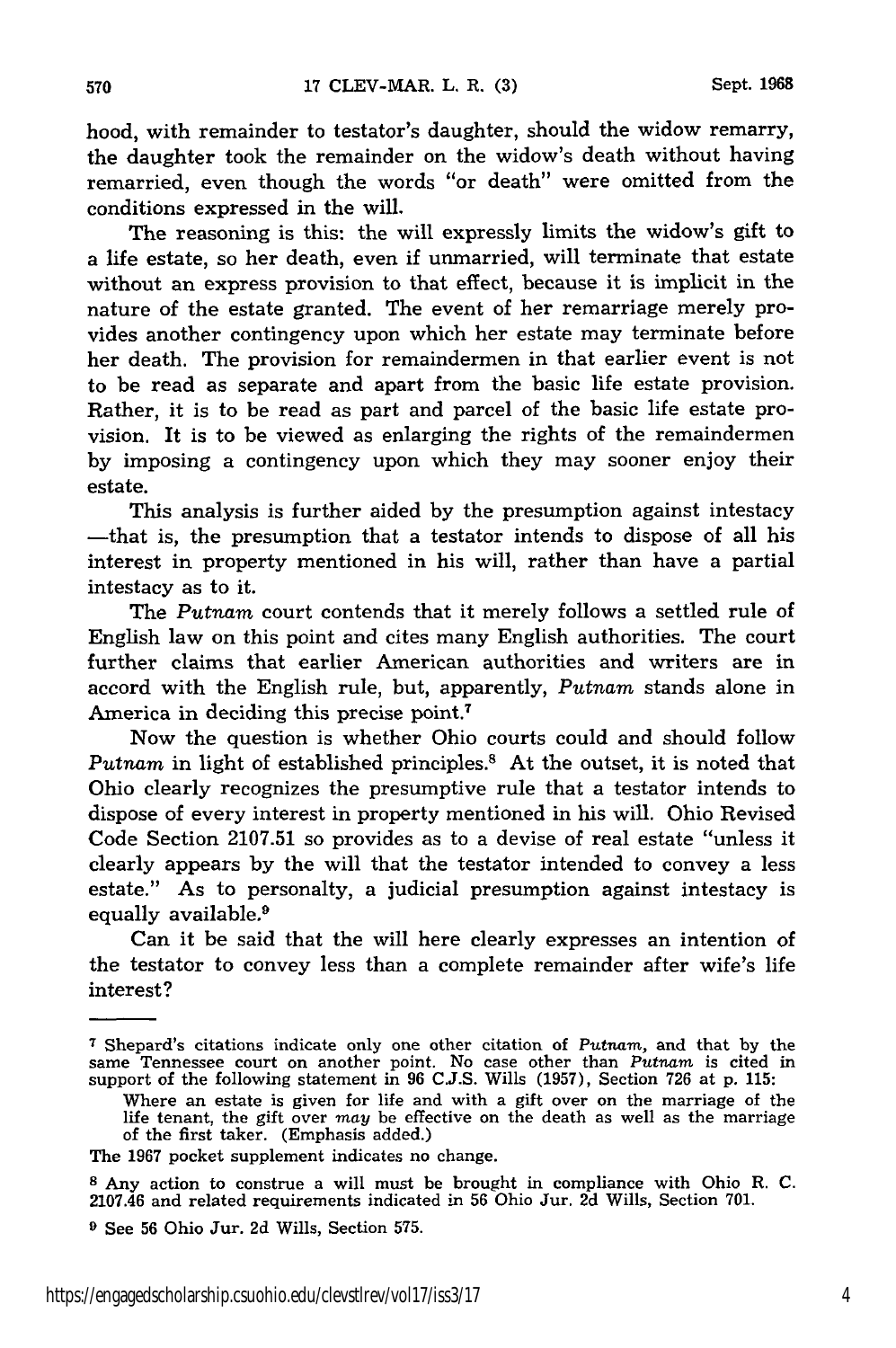When in doubt, must an Ohio court construe this will to mean that the collateral remaindermen were intended to take their estate in the event of *death* or remarriage of wife? The presumptive rule indicates an affirmative answer, but the problem is that such a construction would seem to require "writing in" language in violation of the ancient maxim that a court may not reform a will. The Statute of wills requires *testator* to write his own will. The court may not do it for him.10

Having stated that basic rule, it would be futile to attempt to analyze the myriad exceptions and confusion of principles employed by the legions of courts which have evaded it. Many legalistic devices have been employed, the most curious of which has been the adoption of that imperceptibly vague distinction between latent and patent ambiguities and the notion that extrinsic evidence may be heard to resolve latent but not patent ambiguities, since the court may construe the will without technically "writing in" or changing the provisions as written where the ambiguity is latent (not apparent on the face of the will).<sup>11</sup>

In the instant case, although an ambiguity may be patent on reading the will, it may be argued that no reformation or "writing in" is required. The language in the will which creates a life interest in income imports the testator's intention that wife's estate is to terminate at her death. No other language need be inserted to that effect. That the remaindermen are intended to take in that event, as well as upon remarriage, may result solely from an interpretation of the words actually used in the will, by reading the provisions as a whole without the need for *any extrinsic evidence,* so this case is not within that area.

Without greater detail then, it is enough to say that Ohio cases recognize the anti-reformation rule, and that they have exercised wide latitude and leniency in construing wills. Since each will is factually peculiar, precedents are rarely of value. Indeed, rules and principles fall to the ultimate goal which is to ascertain the testator's intention. This broad, unhampered, liberal view is frequently enunciated and acted upon by Ohio courts.<sup>12</sup>

**<sup>10</sup>**See 56 Ohio Jur. 2d Wills, Section 537.

**<sup>11</sup>**For an example of this kind of difficulty, see Nicholl v. Bergner, 76 Ohio App. 245, 63 N.E. 2d (1945), where the will provided a gift to one Edward Bergner. There were two Edward Bergners, a nephew and a brother of testatrix. The issue was which of them was intended.

It was held that the ambiguity was latent so the court might hear extrinsic evidence proving which Edward was intended. The court could do so without adding to or deleting language from the will since the "Edward Bergner" contained in the will was technically sufficient to describe either one. Fiction is obvious because of deciding which Edward was intended the court *actually* would read into the will either the words "my brother" or "my nephew."

<sup>12</sup> See Kuhn v. Kuhn, 111 Ohio App. 304, 168 N.E. 2d 583 (1960); Merrick-Rippner, Ohio Probate Law (2d Ed.) at 147; 56 Ohio Jur. 2d Wills, Sections 508 and 509.

For a rapid view of the see-saw of rule rigidity and leniency and of the mass of<br>confusion and contradiction, see 56 Ohio Jur. 2d Wills, Sections 531-563.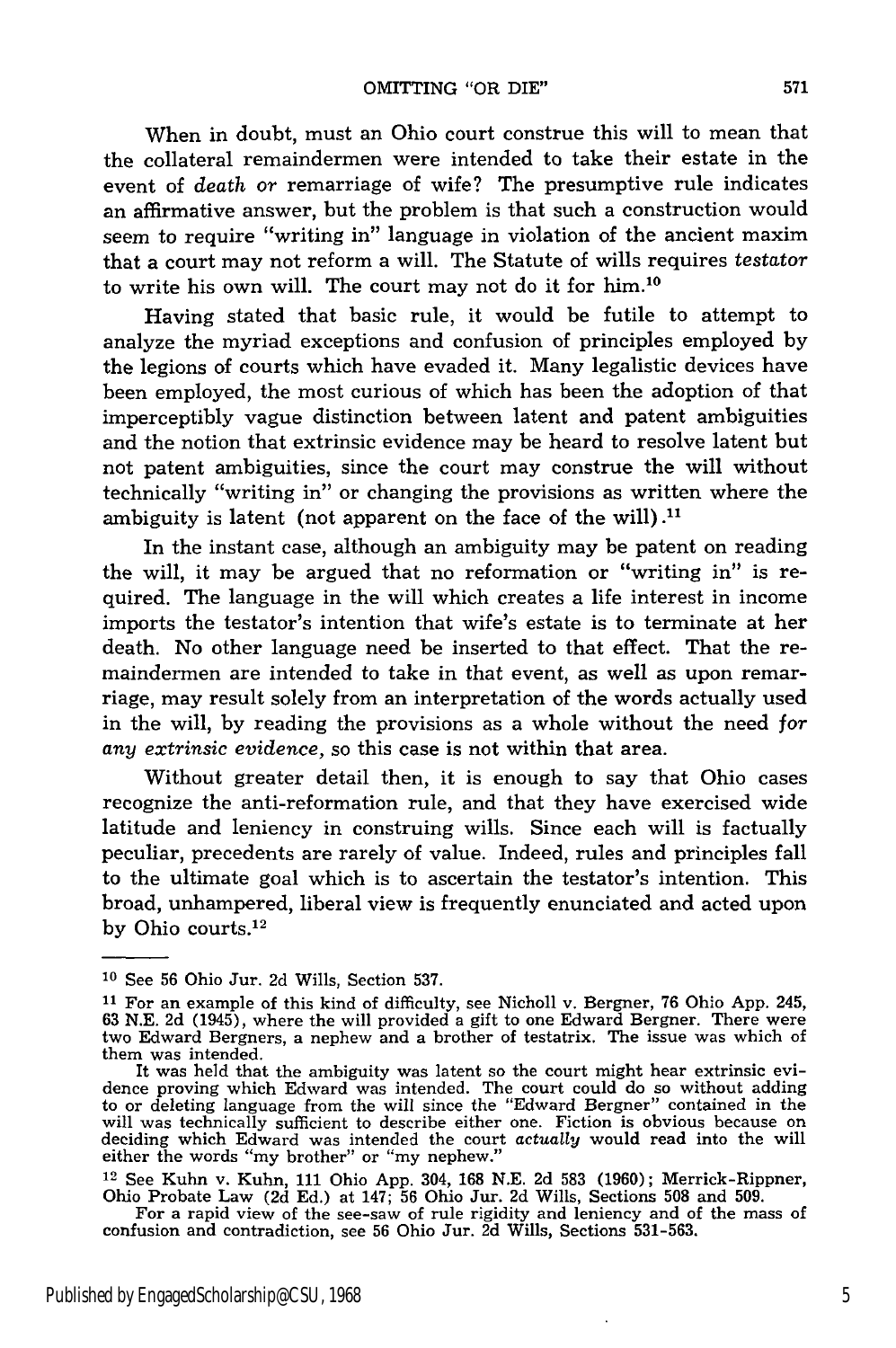The ample Ohio precedents for leniency are cited in 56 *Ohio Jur.* 2d. Wills, Section 570, the text of which reads as follows:

Although there are dicta in Ohio to the contrary, in the construction of a will, *words or clauses may be transposed, supplied, or omitted, when warranted by the will.* The act of supplying, transposing, or changing words or clauses in a will, however, is a strong measure and justified only where it is clear on the face of the will that the testator has not accurately or completely expressed his meaning, and where it is also clear what words have been omitted which should be supplied. The facts of a particular case may be such that the court will not add words or phrases. (Emphasis added)

Now the writer cannot resist blunt advocacy. The general scheme of the instant will indicates testator's general intent that the wife was to have only a life estate and that his blood relatives were to take the remaining assets. The plan here is usual, ordinary, and obvious. Wife is to have full benefit of the property during her life, or so long as she has no second spouse to support her. Thereafter, the unexpended estate which remains is intended for testator's own blood relations, the natural objects of his bounty.

A reading of this will in light of common legal practice and experience tends strongly to indicate an unintentional omission of the words "or die" following the words "should she remarry." Such words are almost universally intended by testators, and they are almost always .included as part and parcel of remainder provisions of this kind. Indeed the universality of such inclusion is so vast that hours of research have disclosed only one American case deciding the effect of their omission, and that in Tennessee in 1918.

Obviously the writer's view is that an Ohio court could and should construe this will to provide a remainder to collateral relations in event of wife's death without having remarried, but the rest of our discussion on this point assumes the possibility that an Ohio court may take the stricter view and reach the conclusion that the will is clear and unambiguous, and that it simply fails to dispose of the remainder in the event of wife's death without remarriage.<sup>13</sup>

Such a conclusion should result in a partial intestacy as to the reversionary interest retained by testator in the event wife dies without marrying again. That reversionary interest should pass as intestate property to wife as sole intestate heir of a testator who leaves no surviving parents or issue.<sup>14</sup>

**<sup>13</sup>**There is at least dicta to the effect that an Ohio court may not supply omitted language but may only construe what is written by testator. Nelson v. Minton, 46 Ohio App. 39, 14 Ohio Law. Abs. 679, 187 N.E. 576 (1933); Moore v. Dekebach, 46 Ohio App. 381, 188 N.E. **880** (1933).

<sup>14</sup> Ohio Rev. Code Section 2105.06(d).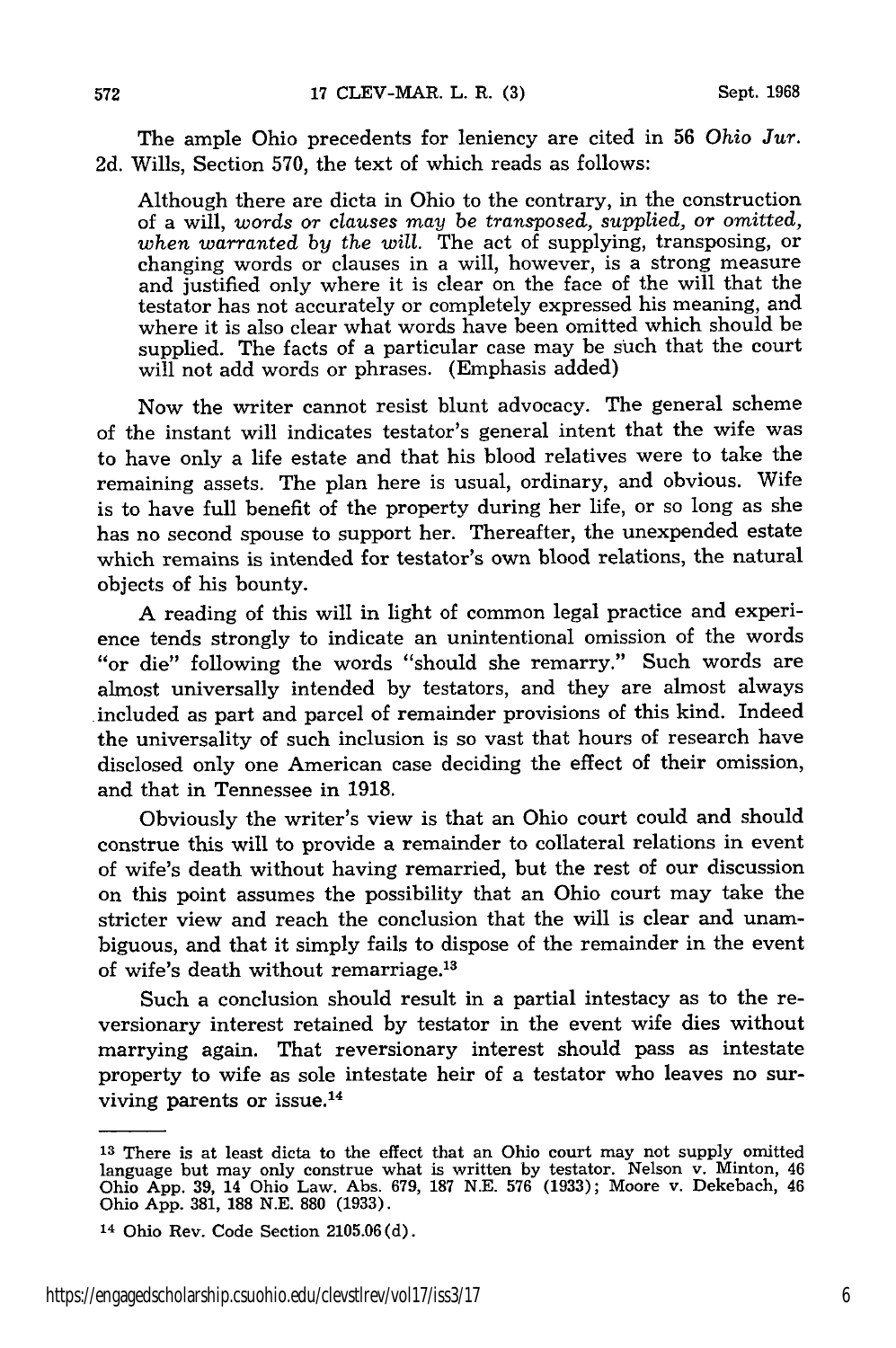Should wife elect to take the provisions made for her under the will, would she thereby relinquish her rights as sole heir to all intestate property including the aforementioned residuary interest? Such was the holding of *Jones v. Webster.<sup>15</sup>*

But the *Jones* case was decided under a former statute<sup>16</sup> which provided:

If the surviving spouse elects to take under the will, such spouse *shall be thereby barred* of *all right* to *an intestate share* of *the estate, and shall take under the will alone,* unless it plainly appears from the will that the provision therein for the spouse was intended to be in addition to an intestate share. But an election to take under the will does not bar the right to remain in the mansion of the deceased consort, or the widow to receive one year's allowance for the support of herself and children, as provided by law, unless the will expressly otherwise directs.

The current statute<sup>17</sup> reads:

If a surviving spouse elects to take under the will, such spouse shall be barred of all right to an intestate share of the property passing under the will and shall take under the will alone, unless it plainly appears from the will that the provision therein for the spouse was intended to be in addition to an intestate share. Such *election shall not bar the right of the surviving spouse to an intestate share of that portion of the estate as to which the decedent dies intestate.* Unless the will expressly otherwise directs, such election shall not bar the right of the surviving spouse to remain in the mansion of the deceased consort, or to claim and receive the property or money in lieu thereof, which is not an asset of the estate for administration as provided by section 2115.13 of the Revised Code. Nor shall such election bar the right of the widow to receive the allowance for the support of herself and children provided by section 2117.20 of the Revised Code, unless the will expressly otherwise directs. (Emphasis added)

Surely this statute overrules *Jones.* Any property not mentioned in the will is wife's as sole intestate heir.

Such an interest in wife, together with her life estate and her power of sale as co-executrix, taken all together, would constitute a title in her large enough to be fairly described as a fee simple defeasible in the event of her remarriage, but absolute upon her death without having remarried, so that she might dispose of it by her will to the total exclusion of testator's collateral blood relations, notwithstanding the provisions of the Ohio Half and Half Statute.18

It is submitted that this conclusion would result in a full cycle return to the policy problem of restraining marriage considered *supra* in

**<sup>15</sup>**133 Ohio St. 492, 14 N.E. 2d 928 (1938).

<sup>&</sup>lt;sup>16</sup> Ohio Gen. Code Section 10504-61.

**<sup>17</sup>**Ohio Rev. Code Section 2107.42.

**<sup>18</sup>**Ohio Rev. Code Section 2105.10 does not apply to testators.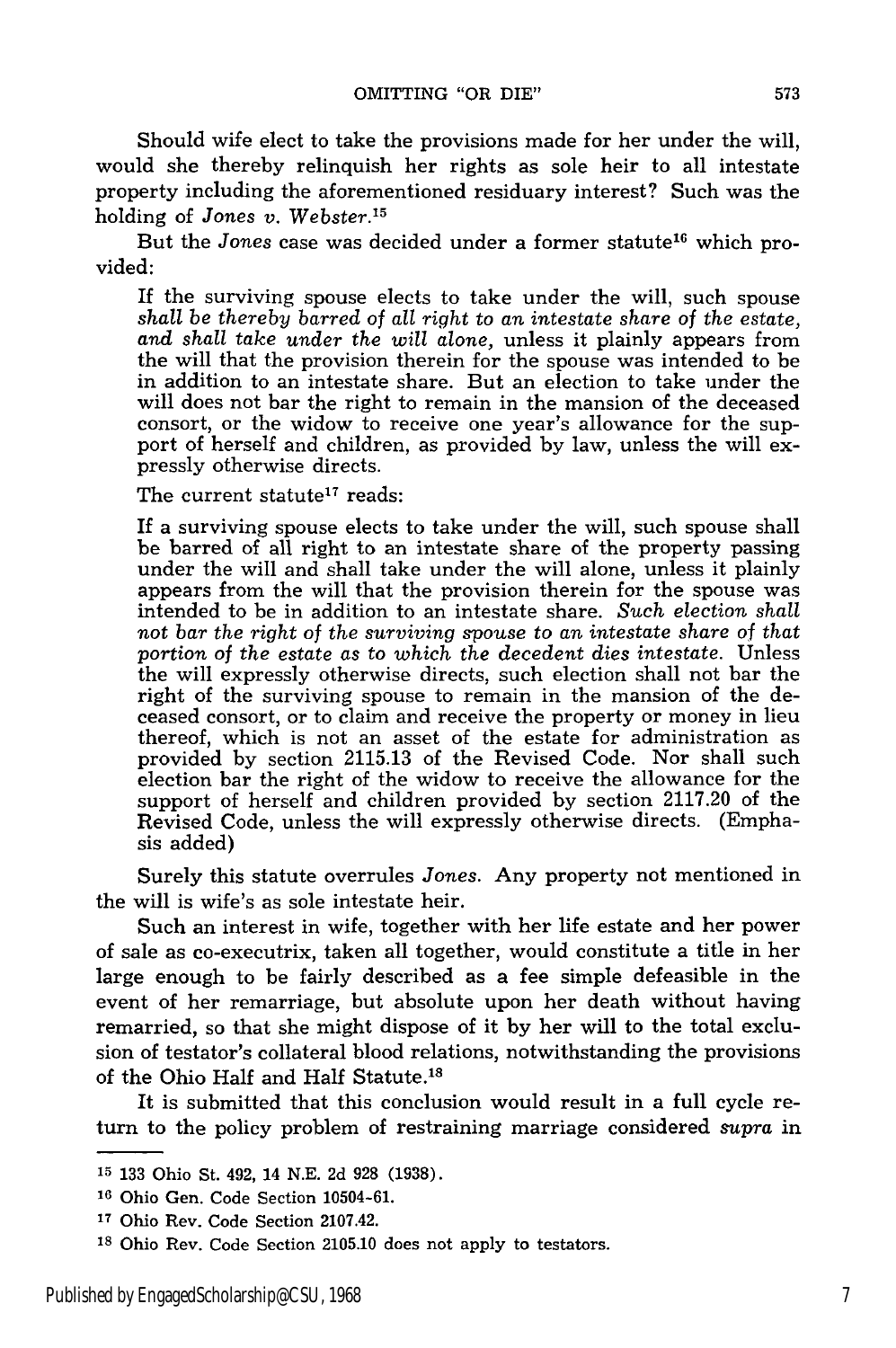Problem 1. A judicial refusal to interpret this will would provide the widow strong inducement not to marry, for in doing so, she would lose not only her life estate but also the right to direct disposition of the fee at her death. Yet, where such remarriage provisions were held valid in Ohio, the widow had only a life estate to lose, and the obvious policy sustaining validity in those cases was to save assets for the testator's family.

But here, if widow has the reversion, she is not only offered far greater inducement not to marry, but also this would be done without the saving grace of thereby affording greater protection to testator's family, since the very essence of the inducement not to marry is itself the right of the widow at her death to divert the property from the family.

## **Problem 3. What Is the Effect of the Power of Sale Granted to the Co-Executors?**

This issue is closely related to the discussion in Problem 2, supra, for it may be contended that the grant of a life estate together with a power of sale in the life tenant yields a grant of the fee, since the power of sale is inconsistent with a mere life estate and therefore must have been intended to enlarge it.

Fortunately the Ohio cases on this point appear to be dispositive of the problem. In *Bishop v. Remple,19* testator left his wife a full power to convey. The supreme court said that it was unnecessary to label the wife's estate a life estate or fee. It was sufficient to say that it was not merely a life estate. The power to sell was inconsistent with a naked life estate, but if the wife failed to sell the fee during her life, the remaindermen were entitled to all of it. However, if she sold all or part of it, she could defeat remaindermen's rights in the portion sold, since their rights attached at her death to any property "that may then remain."

Subsequent explanation was made by the Ohio court in *Tax Commission v. Oswald.20*

A power is not property, but a mere authority, and an absolute power of disposal is not inconsistent with an estate for life only. The gift of such power will not enlarge the estate previously given but confers an authority in addition thereto. One may have a life estate and yet be empowered to convey an estate in fee simple.

Combinations of life estates and powers of sale were granted by the wills construed in *Kuhn v. Kuhn*<sup>21</sup> and *Bowman v. Bowman.*<sup>22</sup> Both

**<sup>19</sup>**11 Ohio St. 277 (1860).

<sup>20</sup>109 Ohio St. 36, 51, 141 N.E. 2d 678, 682 (1923).

<sup>21</sup>**111** Ohio App. 304, 168 N.E. 2d 583 (1960).

<sup>22</sup>3 Ohio Misc. 161, 210 N.E. 2d 920 (1965).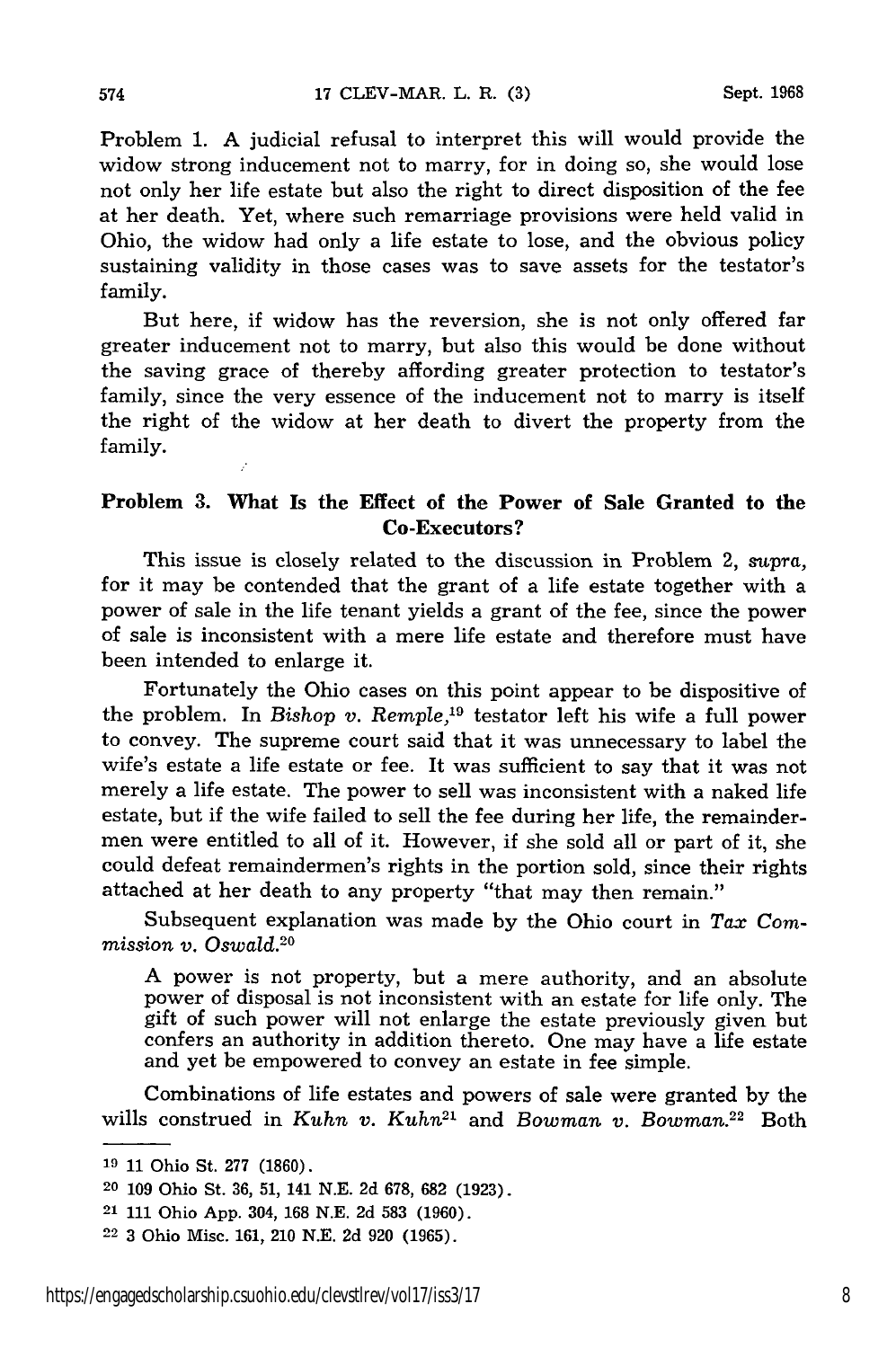cases involved wills of life estates to surviving spouses together with powers to sell the property. Each held that such powers of sale did not enlarge the estate of the surviving spouse to a fee simple. The spouse took the life estate and the power and the remaindermen retained the *right to any balance remaining at death of the life tenant.23*

There is a division of authority on this point and cases contra to Ohio may be found, but where, as in the instant case, the wife's power of sale is limited in that she requires co-executor's consent, nearly all courts refuse to hold that she has a fee. $24$ 

But in the present case, if wife obtains co-executor's consent to sell, what is to prevent her from selling the estate assets prior to remarriage, thereby defeating the remaindermen who are entitled to distribution of proceeds from the sale of "all my remaining assets, including the building"?

Has not testator here provided a means whereby wife may defeat the expectant estates of the remaindermen as contemplated by Ohio Revised Code, section 2131.06, which reads:

When expectant estates defeated.

An expectant estate cannot be defeated or barred by any transfer or other act of the owner of the intermediate or precedent estate, nor by any destruction of such precedent estate by disseizen, forfeiture, surrender, merger, or otherwise; but an expectant estate may be defeated in any manner which the party creating such estate in the creation thereof, has provided for or authorized. An expectant estate thus liable to be defeated shall not, on that ground, be adjudged void in its creation.?

The will imposes no limit on the rights of co-executors to sell. In  $Bishop<sup>25</sup>$  the court insinuated that the right may be dependent on wife's need for support and limited by that necessity, although no such limitation was inserted in the will provision there. Here it may be implied from the total testamentary scheme. Further, it may be argued forcefully that the power of sale clause was inserted solely to facilitate the performance of executors fiduciary duties of management of the assets, their sale and resale having been contemplated by testator as a necessary incident to the production of income and preservation of the fund.

Thus, as in a trust, the remaindermen have no interest in assets sold, but they retain their interest in the proceeds of such sales, if not disposed of for the life tenant's permitted purposes.<sup>26</sup> Surely where the wife's gift is of income only, she has no right to sell and consume the corpus apart from that amount necessary for her support and comfort. The power to sell is not a power to waste.

**<sup>23</sup>**See also the Ohio authorities cited in *Bowman* at 165-166 of 3 Ohio Misc. and 924 of 210 N.E. 2d.

<sup>24</sup> See Page on Wills (Bowe-Parker Revision 1961), Section 37.31.

*<sup>25</sup>Supra* note 19.

<sup>26</sup> Page on Wills, *supra* note 24, Section 37.37 at 670.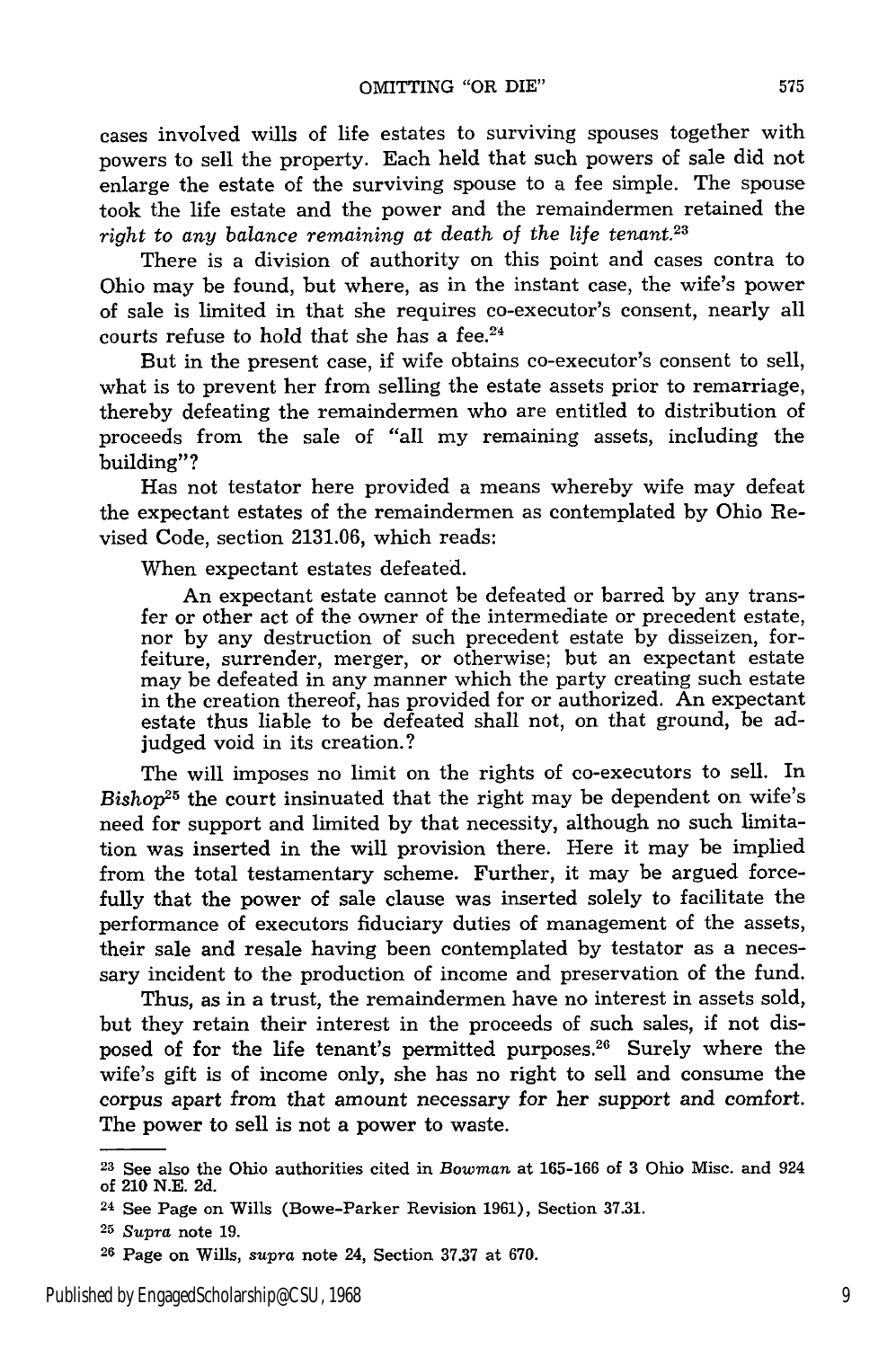## **Problem 4. If Wife Elects to Take Against the Will, What Would Be the Effect Upon Her Interest in Property Passing to Her Under the Will, Especially the Homestead?**

**By reason of** Ohio Revised **Code Section 2107.39,** a surviving spouse who elects to take against the terms of a deceased spouse's will may take no more than one half of the net estate, and the balance of the net estate shall pass to the deceased spouse's other heirs as if the surviving spouse had predeceased him.

The term "net estate" as used in the statute means so much of the testator's property as remains for distribution after payment of the surviving spouse's statutory allowances, the decedent's debts, funeral expenses, and the costs of administration. The allowance for a year's support for a widow and children and one for property which a surviving spouse may take free from administration . . . are to be deducted before determining the share to be taken by a surviving spouse.  $\ldots$ <sup>27</sup>

She takes her share by way of inheritance as though it came to her from her deceased husband as an intestate,<sup>28</sup> and she obtains an undivided interest in fee in all the real and personal property in the estate.29

So it appears that the effect of an election against the will here would be to attach wife's undivided one half interest to all the assets of the estate, including a one half interest in the fee to the homestead. The will is not otherwise affected, and specific legacies will pass as stated in the will "except so far as may be necessary to satisfy the spouse who refuses to take under the will." **30**

Even contingent-remainders created in the will are accelerated by an election to take against the will.<sup>31</sup>

In summary then, the effect of an election against the will would be:

- 1. Wife would take an undivided one half interest in all net real and personal property, testate and intestate.
- 2. All specific legacies to others would be paid in full, if possible.
- 3. All remainders, even if contingent, would be accelerated.
- 4. The remaining one half interest in any intestate property would pass to testator's other heirs as if wife had predeceased him.<sup>32</sup>

**<sup>27</sup>**56 Ohio Jur. 2d Wills, Section 842 at 358-59.

**<sup>28</sup>**See Winters National Bank v. Rifle, 2 Ohio St. 2d **72,** 206 N.E. **2d** 212 (1965).

<sup>29</sup> See Barlow v. Winters National Bank & Trust Co., 41 Ohio Abs. 457, 59 N.E. 2d 212 (1944).

**<sup>30</sup>**See 56 Ohio Jur. 2d Wills Section 840 at **358.**

**<sup>31</sup>**Funkhouser v. Dorfmeier, 95 Ohio Abs., 140, 200 N. E. 2d 266 (1963).

<sup>32</sup> On this last point, see 56 Ohio Jur. 2d Wills, Section 842, for discussion of some conflict in the Ohio decisions.